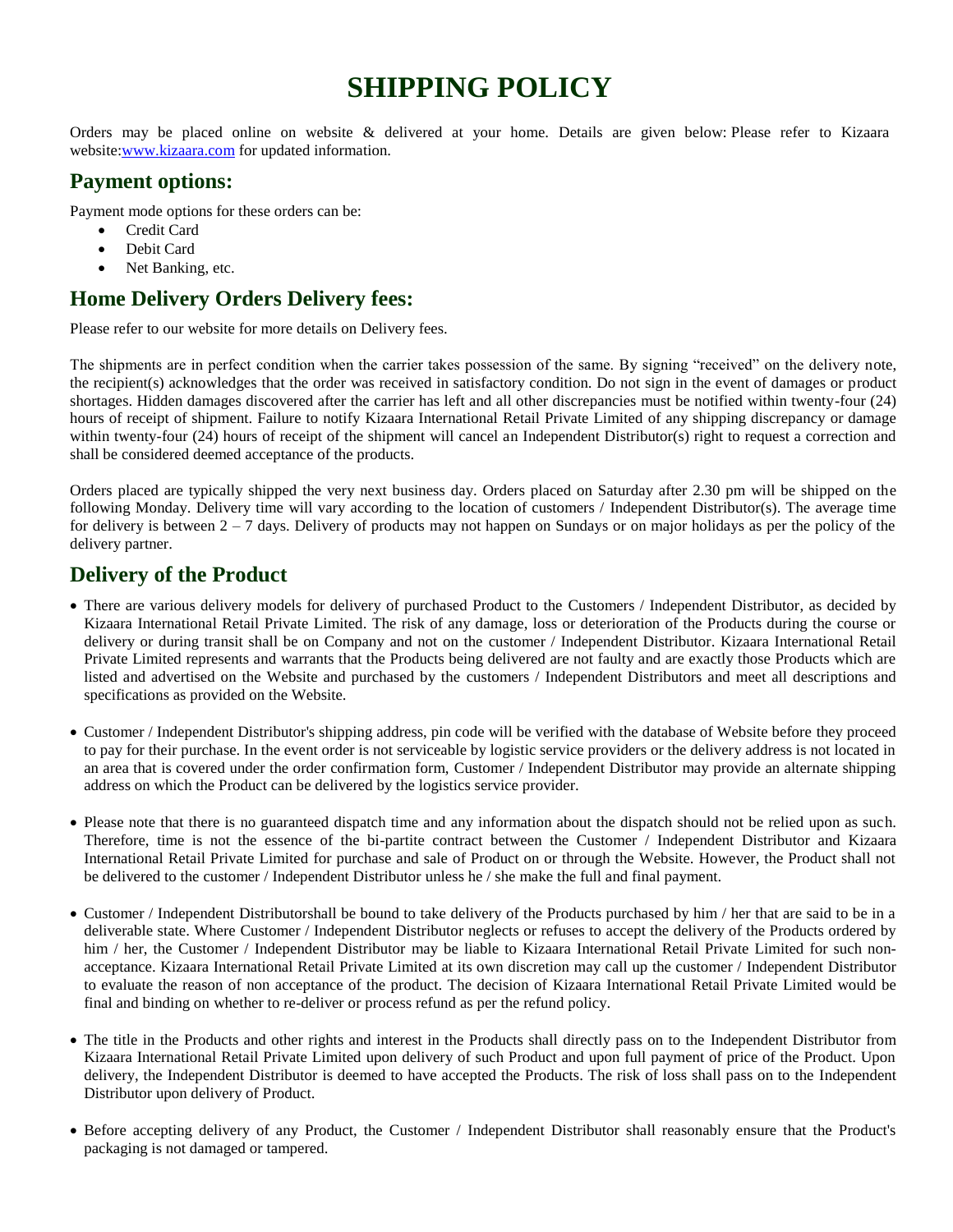# **Governing Law**

 Any dispute(s) between Independent Distributor or its nominee(s) and Kizaara International Retail Private Limited, arising from this Policy, shall be referred to the sole arbitrator (appointed by the company) and same shall be adjudicated by such Arbitrator as per provisions of Arbitration Conciliation Act, 1996. However, all proceedings shall come within the jurisdiction of Nashik Courts (Maharashtra, India) only and such arbitration proceedings shall be held in Nashik (Maharashtra, India) only. The final decision of the Arbitrator would be binding upon both the parties. Any breach of this covenant by the Customer / Independent Distributor will make him liable for damages and legal costs to the Company.

## शिपिंग पॉलिसी

ऑर्डर वेबसाइट पर ऑनलाइन रखे जा सकते हैं और आपके घर पर वितरित किए जा सकते हैं। विवरण नीचे दिया गया है:-कृपया अपडेट जानकारी के लिए किज़ारा वेबसाइट:- www.kizaara.com देखें।

## **:**

इन ऑर्डर के लिए भुगतान विकल्प हो सकते हैं:-

- क्रेडिट कार्ड
- डेबिट कार्ड
- नेट बैंकिंग. आदि

## होम डिलीवरी आदेश वितरण शुल्क:

डिलीवरी शुल्क के बारे में अधिक जानकारी के लिए कृपया हमारी वेबसाइट देखें।

जब मालवाहक उसी के कब्जे में हो तो शिपमेंट सही स्थिति में होता है। वितरण नोट पर "प्राप्त" पर हस्ताक्षर करके, प्राप्तकर्ताओं को स्वीकार है कि ऑर्डर` संतोषजनक स्थिति में प्राप्त हुआ था। नुकसान या उत्पाद की कमी की स्थिति में हस्ताक्षर न करें। वाहक के चले जाने के बाद छिपे हुए नुकसान और अन्य सभी विसंगतियों को शिपमेंट की प्राप्ति के चौबीस (24) घंटों के भीतर अधिसूचित किया जाना चाहिए। किसी भी शिपिंग विसंगति के किज़ारा इंटरनेशनल रिटेल प्राइवेट लिमिटेड को सूचित करने में विफलता या शिपमेंट की प्राप्ति के चौबीस (24) घंटों के भीतर क्षति या सुधार का अनुरोध न करने पर एक इंडिपेंडेंट डिस्ट्रीब्यूटर्स के अनुरोध को रद्द कर देगी और उत्पादों की स्वीकृति मानी जाएगी।

आमतौर पर रखे गए आदेश अगले दिन के कारोबार के लिए भेज दिए जाते हैं । 2.30 बजे के बाद शनिवार को रखे गए आदेशों को अगले सोमवार को भेज दिया जाएगा। डिलीवरी का समय ग्राहकों / इंडिपेंडेंट डिस्ट्रीब्यूटर के स्थान के अनुसार अलग-अलग होगा। डिलीवरी के लिए औसत समय 2 से 7 दिनों के बीच है। उत्पादों की डिलीवरी रविवार या प्रमुख छुट्टियों पर डिलीवरी पार्टनर की नीति के अनुसार नहीं हो सकती है।

#### उत्पाद का वितरण

- किज़ारा इंटरनेशनल रिटेल प्राइवेट लिमिटेड द्वारा तय किए गए ग्राहकों / इंडिपेंडेंट डिस्ट्रीब्यूटर को खरीदे गए उत्पाद की डिलीवरी के लिए विभिन्न वितरण मॉडल हैं। कोर्स या डिलीवरी के दौरान या आवागमन के दौरान उत्पादों के किसी भी नुकसान, नुकसान या गिरावट का जोखिम कंपनी पर होगा और ग्राहक / इंडिपेंडेंट डिस्ट्रीब्यूटर पर नहीं। किज़ारा इंटरनेशनल रिटेल प्राइवेट लिमिटेड का प्रतिनिधित्व करता है और वारंट करता है कि वितरित किए जा रहे उत्पाद दोषपूर्ण नहीं हैं और वास्तव में वे उत्पाद हैं जो वेबसाइट पर सूचीबद्ध और विज्ञापित किए जाते हैं और ग्राहकों / इंडिपेंडेंट डिस्ट्रीब्यूटर्स द्वारा खरीदे जाते हैं और वेबसाइट पर दिए गए सभी विवरणों और विशिष्टताओं को पूरा करते हैं।
- ग्राहक / इंडिपेंडेंट डिस्ट्रीब्यूटर के शिपिंग पते, पिन कोड को उनकी खरीद के लिए भूगतान करने से पहले वेबसाइट के डेटाबेस से सत्यापित किया जाएगा। लॉजिस्टिक सर्विस प्रोवाइडर्स द्वारा ईवेंट ऑर्डर सर्विस किए जाने योग्य नहीं है या डिलीवरी एड़ेस ऑर्डर कन्फर्मेशन फॉर्म के तहत कवर किए गए क्षेत्र में स्थित नहीं है। ग्राहक / इंडिपेंडेंट डिस्ट्रीब्यूटर एक वैकल्पिक शिपिंग एड्रेस प्रदान कर सकते हैं, जिस पर लॉजिस्टिक्स द्वारा उत्पाद डिलीवर किया जा सकता है।